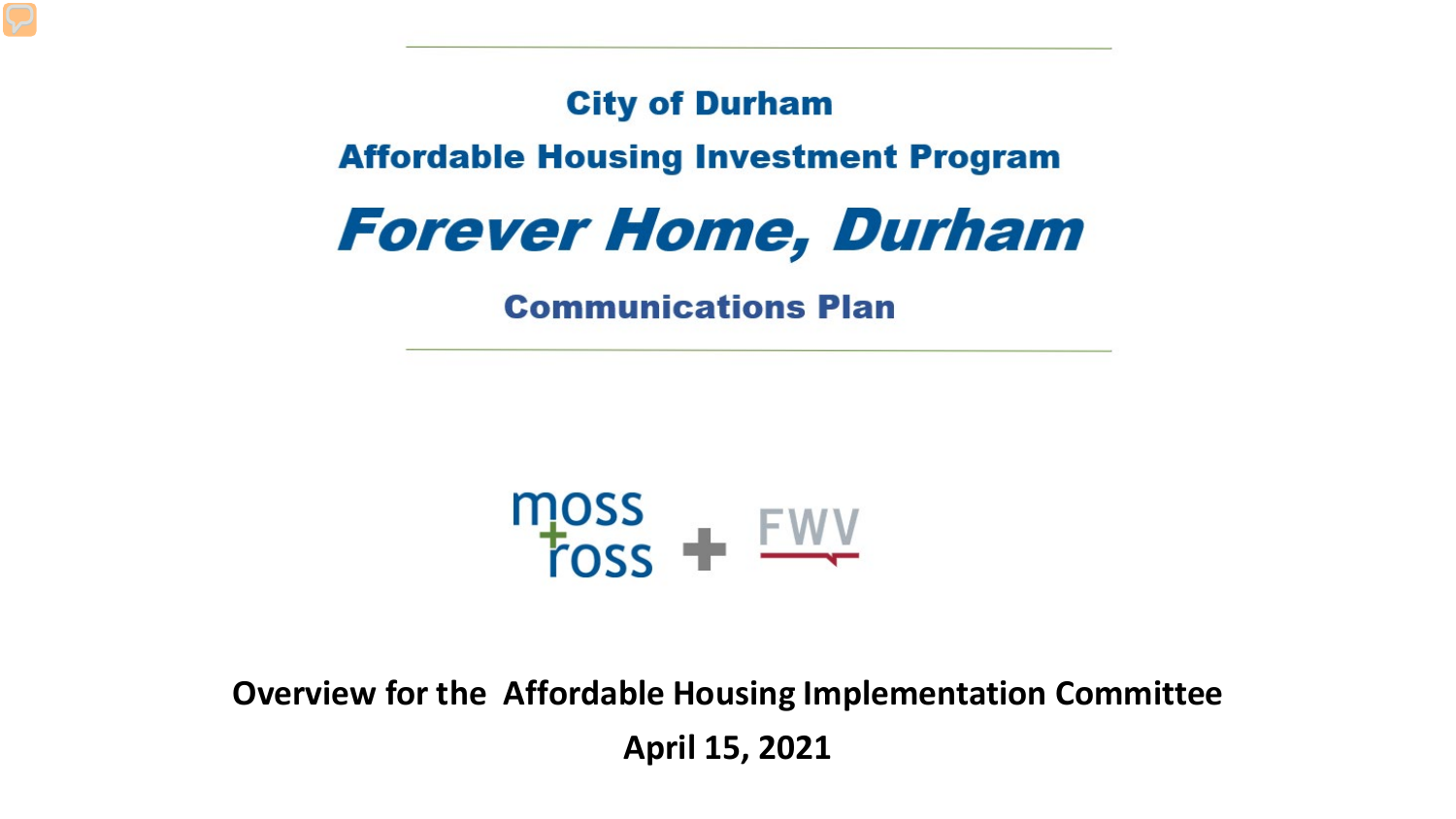# Scope of Work

- Task 1: Develop a Communications Plan for the City's housing investment program
- Task 2: Create necessary infrastructure to enable plan implementation; support implementation for a 12-month period
- Regular meetings with client team (starting October 2020)

## Progress

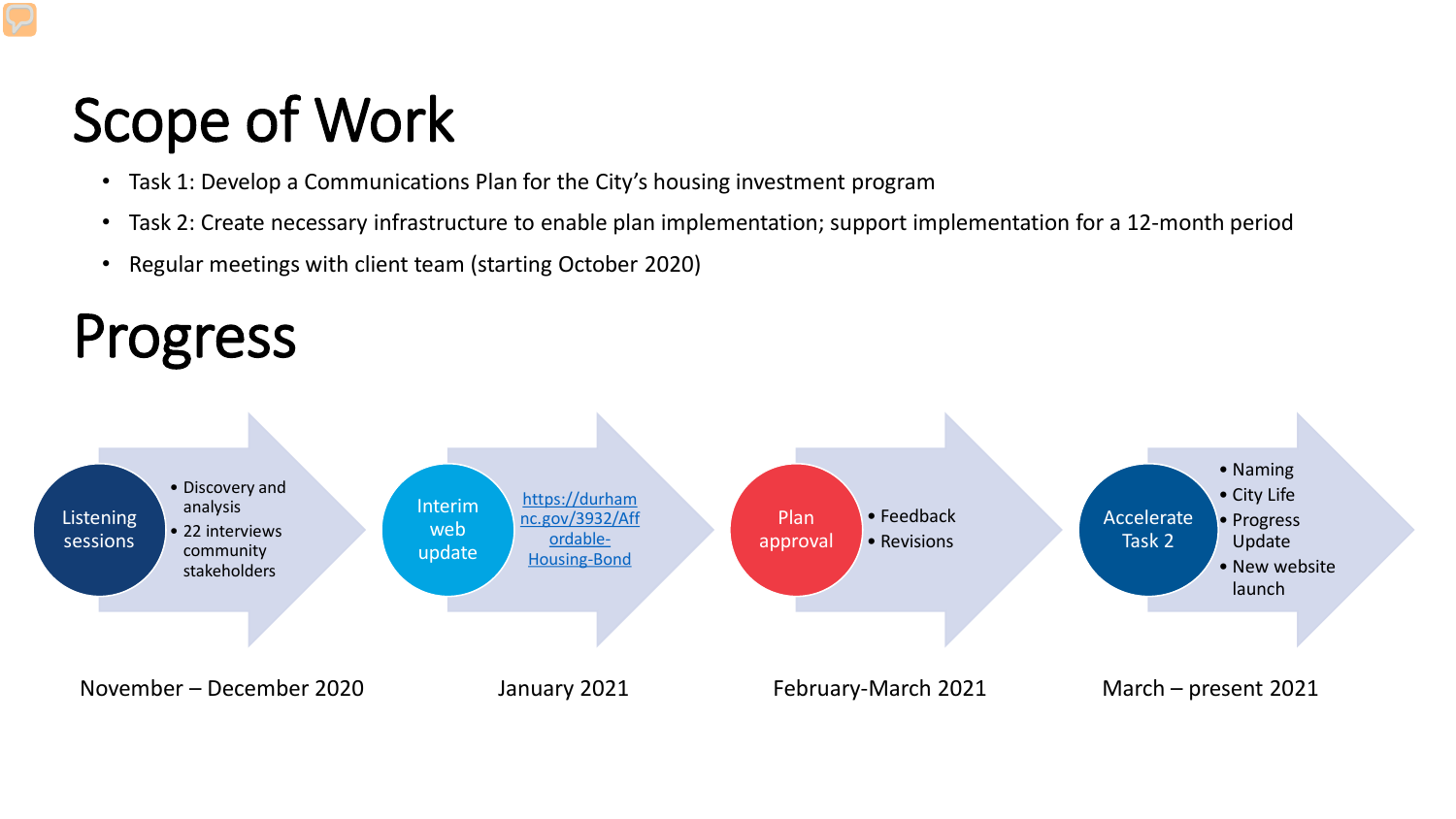## Communications Goals

### **Inform**

- Equip stakeholder groups with information to do their work
- Describe adjustments/actions to stay on track

### **Engage**

- Encourage feedback and provide opportunities for discussion
- Guide community members to sources of information, including the Affordable Housing Implementation Committee

### **Build trust**

• Through transparency, reporting, and storytelling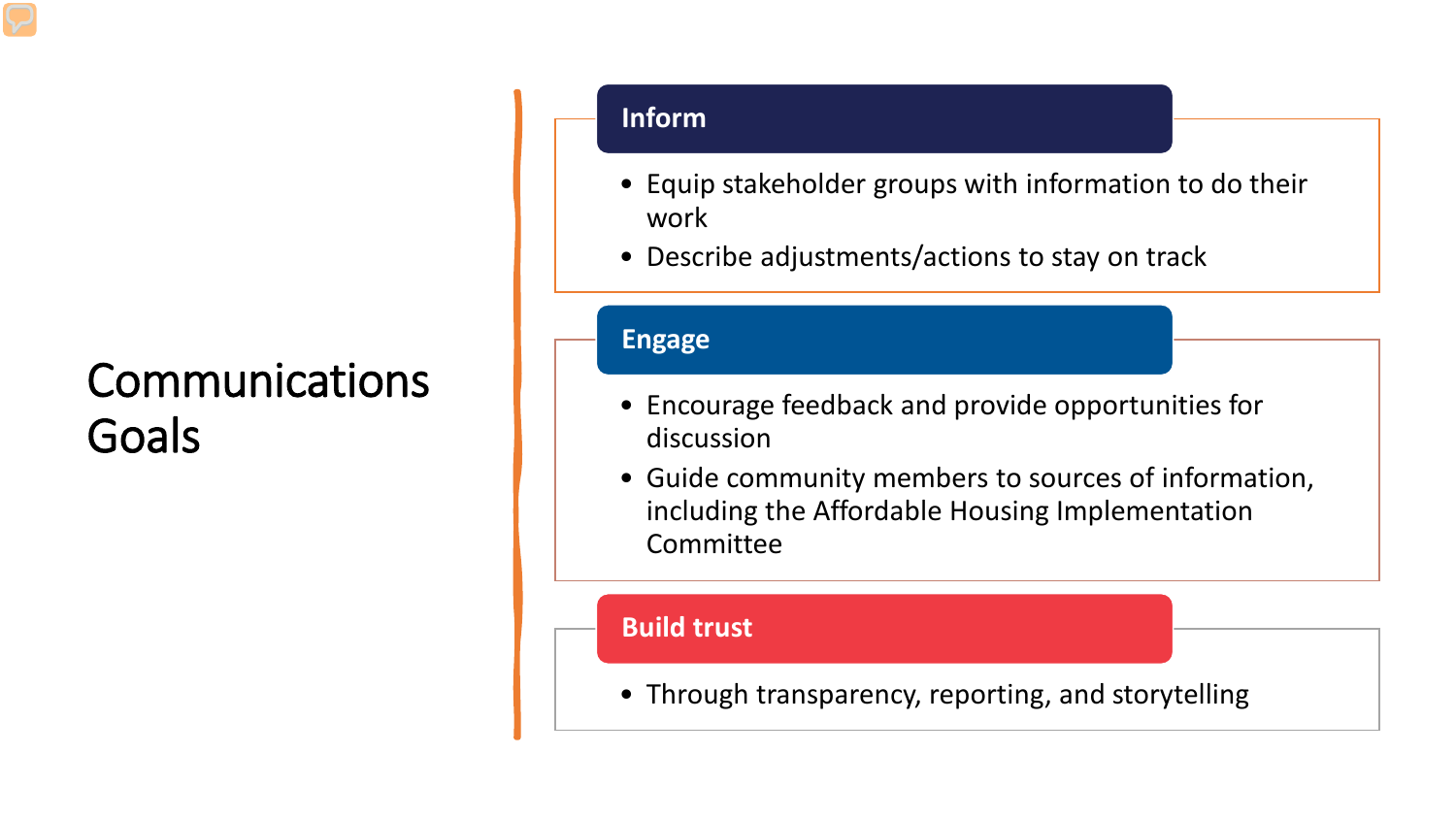## Key Messages



*Forever Home, Durham* **improves housing affordability for renters and homeowners.**



**\$160 million over multiple years sparks specific additional investments to create affordable housing, jobs, and stability for years to come.**



**The City is making real progress on the goals for housing and jobs through partnerships.**



**DHA is an important partner for improving and expanding affordable rental housing.**



**All of Durham is in this together.**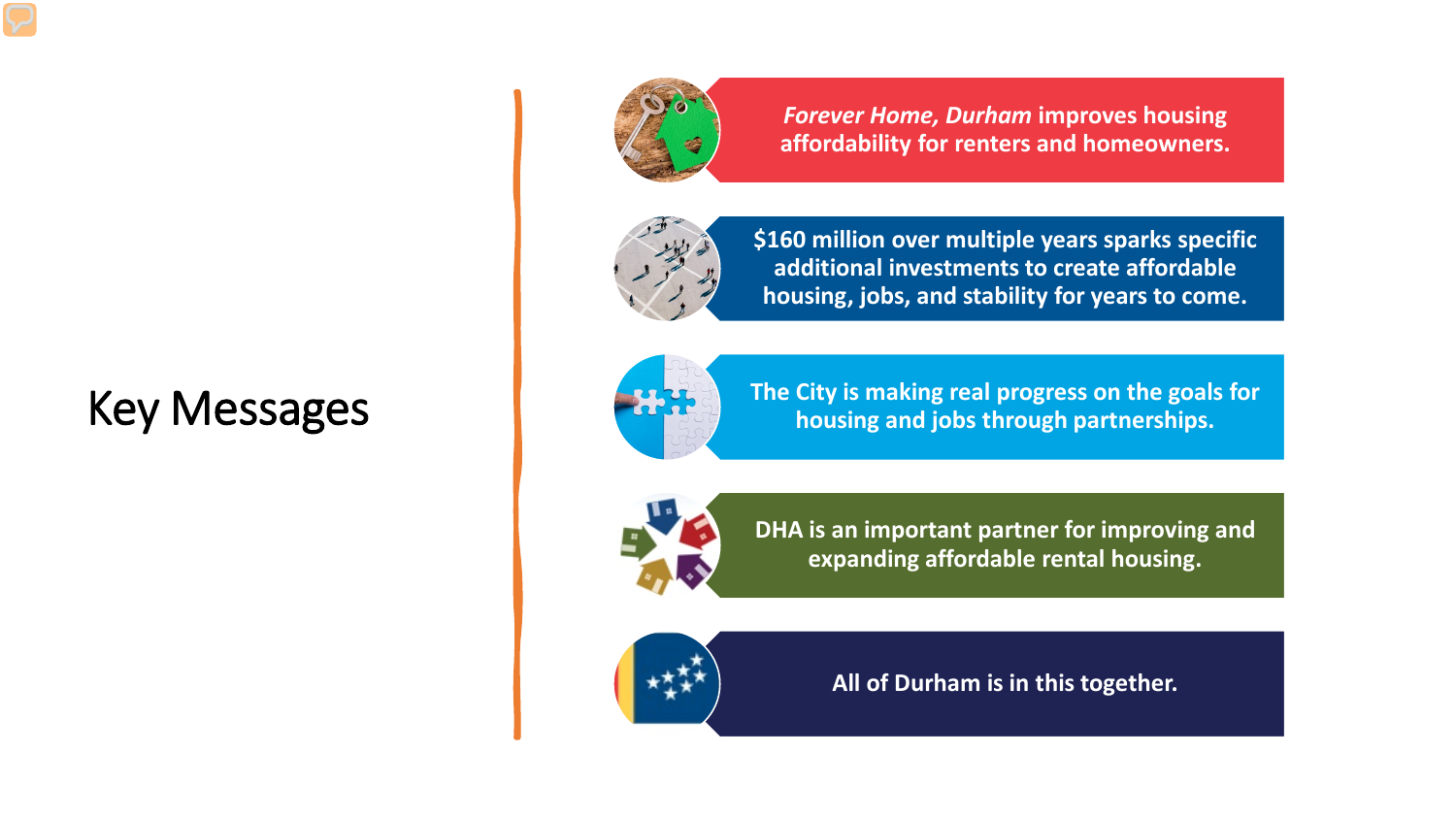# **Forever Home,** Affordable, Liveable, Inclusive,

### **Forever Home, Durham** Progress Update - March 2021

Background<br>In November 2019, City of Durham voters overwhelmingly approved a \$95 million affordable<br>housing bond referendum to preserve and increase affordable housing in our city. The \$95 million bond funds are combined with \$65 million in local and federal funding to create a \$160 million investment program now called "Forever Home, Durham."

Working alongside multiple partners including the Durham Housing Authority, the City will achieve the following over the multi-year period of the \$160 million

\* Build 1,600 new affordable rental homes and preserve 800 affordable rental homes.

+ Provide 400 affordable home ownership opportunities for first-time homebuyers.

opportunities for minority and women owned business enterprises (MWBEs). \* Support nearly 3,000 jobs as a result of construction, operations, and resident spending over the life of the housing created. **Bond specifics** The timing and amount of tax rate increases for Affordable

\* Move 1,700 homeless individuals and households into

\* Help 3,000 low-Income renters and homeowners remain in or improve their homes.

\* Leverage over \$400 million in funding from other

sources and create at least \$130 million in contracting

CITY OF<br>**DURHAM** 

permanent housing.

Housing Bond debt service will be determined year to year by City Council. At this time, City Council budget guidelines Indicate that the property tax rate increase will be 1.38 cents per \$100 of assessed property value; however, the final amount will be determined during the FY22 budget process

### Progress on Forever Home, Durham affordable housing goals

|                                       | July 1, 2019 to Present |                |                          |            |              |                             |
|---------------------------------------|-------------------------|----------------|--------------------------|------------|--------------|-----------------------------|
|                                       | <b>GOAL</b>             | Pipeline       | <b>Under</b><br>Contract | Completed  | <b>Total</b> | <b>Balance</b><br>Remaining |
| Rental homes created, total           | 1,600                   | 466            | 115                      |            | 581          | 1,019                       |
| <b>DHA</b>                            |                         | 236            |                          |            | 236          |                             |
| $Non-DBA$                             |                         | 230            | $\overline{\text{BE}}$   |            | 345          |                             |
| Rental homes preserved, total         | 800                     | 266            | 226                      | 34         | 526          | 274                         |
| <b>DHA</b>                            |                         | 224            | 17R                      | 30         | 432          |                             |
| Non-DHA                               |                         | 42             | 48                       |            | 94           |                             |
| Homeownership opportunities created   | 400                     | $\overline{7}$ | ۰                        |            | 7            | 393                         |
| Homeless persons in permanent housing | 1,700                   | ۰              | ۰                        | <b>278</b> | 278          | 1,422                       |
| Low income households stabilized      | 3,000                   | ۰              | $\overline{\phantom{a}}$ | <b>SR7</b> | 587          | 2,413                       |

ndation made, contract not yet executed

Under contract: City funding contract executed.<br>Completed: for units, certificate of compliance received; for services, service delivered.

### +Build 1.600 new affordable rental homes and Sub-Henderson Apartments New Construction - New preserve 800 affordable rental homes. Examples of Durham Housing Authority (DHA) redevelopment projects · JJ Henderson Tower Rehabilitation - Complete update of

178 rental homes serving extremely low-income elderly households. Residents will be accommodated on site while their units are being rehabbed. Total development cost: \$31.2 million, City Investment: \$2.9 million.

development cost: \$16.2 million, City Investment \$3 million. · Elizabeth Street Apartments: 72 new affordable rental homes for families. This is the first of five phases in the redevelopment of the combined 519 E. Main (formerly Oldham Tower) and Liberty Street Apartments sites. Total development cost: \$15 million, City investment \$1.1 million.

construction of 80 affordable rental homes for elderly

households expected to begin in spring 2021, Total

**EVERLY B. THOMPSON REGINALD J. JOHNSON** DIRECTOR I COMMUNITY DEVELOPMENT DEP

**CITY LIFE** 

**JEFORDARI E HOUSING INVESTMENT PROGRAM UPDATE** 

# Implementation - Task 2, Part 1